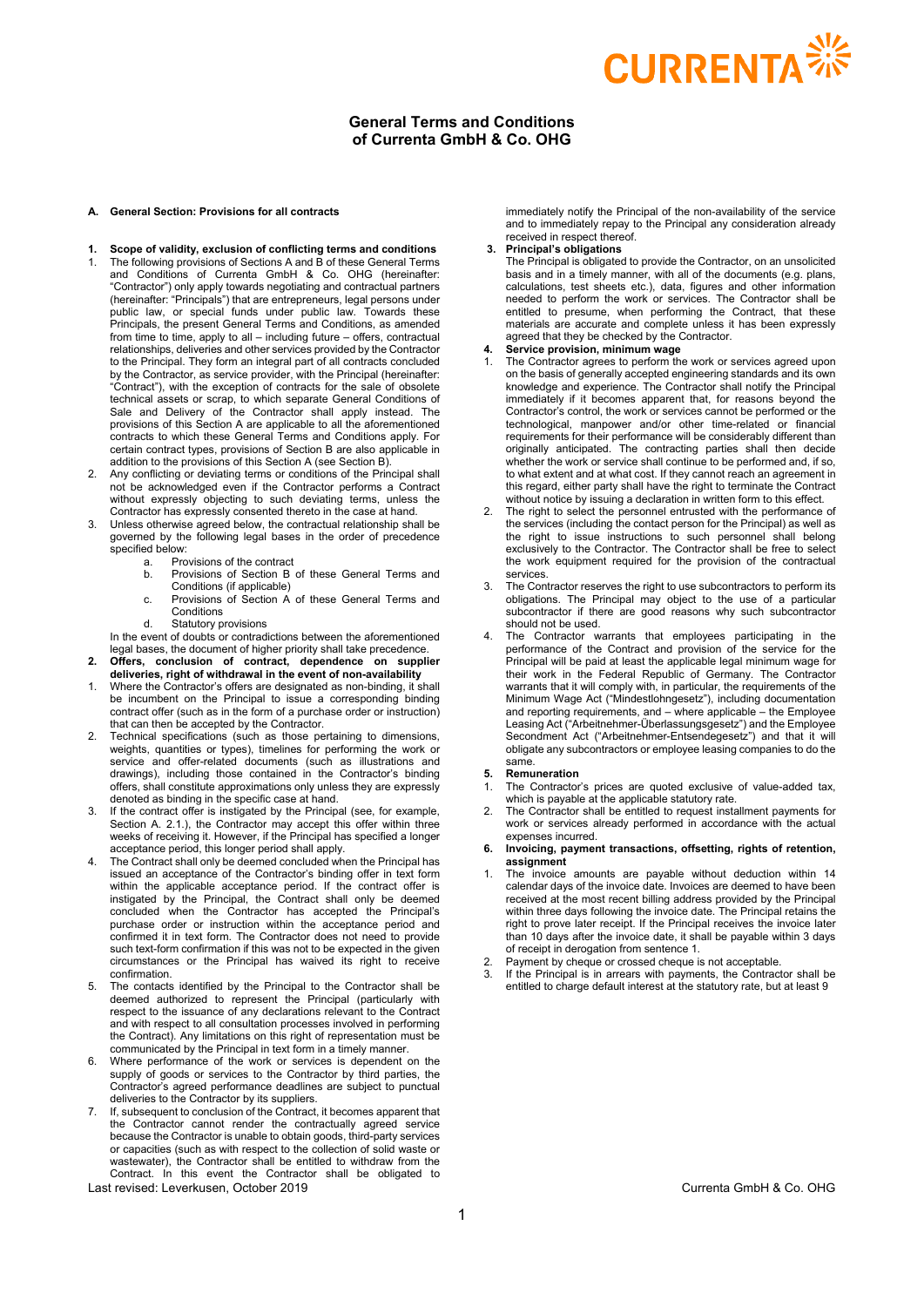percentage points above the base interest rate.

- The Contractor reserves the right to apply payments towards the oldest invoice items plus the default interest and costs accrued thereon in the following order: costs, interest, principal claim. The Principal shall not be entitled to demand that payments be made in a different order.
- The Principal shall only be entitled to offset counterclaims against Contractor's claims under the contract to which these General Terms and Conditions apply if such counterclaims (arising from the same or a different contractual relationship) are uncontested, established in law or ready for court decision. The Principal shall not be entitled to offset its own claims under the contract to which these General Terms and Conditions apply against Contractor's claims arising from a different contractual relationship unless the Principal's own claims are uncontested, established in law or ready for court decision.
- The Principal shall not be entitled to assert a right of retention against Contractor's claims under the contract to which these General Terms and Conditions apply on the basis of the Principal's own claims against the Contractor arising from a different contractual relationship.
- The Contractor shall be entitled to assign its claims against the Principal to third parties. The Principal shall not be entitled to assign its claims against the Contractor to third parties except with the prior consent of the Contractor. The Contractor shall not refuse its consent without reason if the Principal has a legitimate interest in such assignment and explains the nature of this interest.

**7. Force majeure, impediments to performance** Force majeure of any kind, unforeseeable production, traffic or shipping disruptions, fire, explosion, natural disasters, flooding or low water levels, unforeseeable labor, energy, raw material or supply shortages, strikes, lockouts, war, political unrest, acts of terrorism, official decrees or any other hindrances beyond the Contractor's control that delay or prevent work or service provision, shipment or acceptance or make work or service provision, shipment or acceptance unreasonably difficult shall release the Contractor from its service provision obligation for the duration of such hindrance and in line with the extent thereof. If in the opinion of both parties it can be assumed with certainty that binding deadlines will be exceeded by more than four weeks as a result of the disruption and such disruption is not negligible, either party shall be entitled to wholly or partly withdraw from the Contract. However, if the Contractor has already performed part of the work or service, the Principal can only withdraw from the entire Contract if it has no interest in the partial performance thereof.

### **8. Place of performance/shipping**

The contractually agreed work or services shall be performed "ex works" (Incoterms 2010) unless otherwise expressly agreed in text form.

#### **9. Reservation of title**

- Where the Contractor owes transfer of title to a delivery item (reserved item), title shall not be transferred to the Principal until the Principal has paid the Contractor the full amount agreed upon for the delivery, including all ancillary costs for freight, etc. If the reserved item is intended for commercial resale by the Principal, the Principal shall be entitled to resell the item to its customer in the ordinary course of business. With respect to such a resale, the Principal hereby assigns to the Contractor, and the Contractor hereby accepts, as security, all of the Principal's future claims, including subsidiary claims, against its customer as consideration for the resale of the reserved item. If the Principal is in arrears with respect to its payment obligation towards the Contractor for the reserved item, the Contractor shall be entitled to collect on the claims so assigned on its own behalf.
- If the reserved item is not resold, the Principal is obligated to hold the reserved item in safe-keeping for the Contractor, to service and repair the item as needed at its own expense, and to insure the item at its own expense against loss and damage at a level of coverage expected of a prudent businessman, for as long as the Principal reserves title to the item. In the event the reserved item is lost or damaged, the Principal agrees to assign its claims under insurance policies to the Contractor.
- 3. Any processing of the reserved item as defined by Article 950 of the German Civil Code shall be carried out to the benefit of the Contractor.
- The parties hereby agree that, in the event the reserved item is combined or inseparably mixed as defined by Article 947 or 948 of the German Civil Code with other items not belonging to the Contractor in such a way that one of the other items is then to be considered the main item, the Principal shall transfer to the Contractor a proportionate co-ownership interest in the new item or the totality of the mixed items in the ratio of the value of the reserved item to that of the new item formed by the combination or the totality of the mixed items and shall maintain such co-ownership interest on behalf of the Contractor. The parties are already in agreement concerning the extent to which transfer of title would take place in this event.
- Last revised: Leverkusen, October 2019 Currenta GmbH & Co. OHG **10 Time limit for notification of defects** Obvious defects in work or services performed under a purchase agreement or performance contract must be notified to the Contractor in text form immediately or at the latest within 10 working days ("working days" are Monday to Friday, except for public holidays in North Rhine-Westphalia) after the work or service is performed (or,

where a formal acceptance is carried out, within 10 working days of acceptance). Such notification shall be accompanied by an exact description of the defect. Non-obvious defects must be notified in text form as soon as they are discovered or at the latest within the limitation periods governing warranty claims. If the Principal fails to provide notification of a defect within the time limit, the work or service .<br>shall be deemed approved.

# **11. Warranty for defects**

- In the event of a work or service defect or a defect in a purchased item, the Principal's claim against the Contractor shall be fundamentally confined to rectification of the defect, and further warranty claims shall be excluded. If rectification fails, however, the Principal expressly retains the right to reduce the consideration or, at its discretion – except where the claim relates to construction work – to withdraw from the Contract provided that the legal conditions for reducing the consideration or withdrawing from the Contract are met. The above provisions of this Section A. 11.1 shall not apply if the Contractor has violated a quality guarantee it had assumed or has fraudulently concealed the defect; in these cases, the statutory provisions shall apply.
- The Contractor shall be entitled to at least two attempts at rectifying the defect before rectification may be deemed to have failed. This shall not apply if, in the case at hand, the Principal cannot reasonably be expected to allow two attempts at rectification.
- 3. The Contractor shall have the right to choose between multiple possible and reasonable forms of rectification (in particular between remedying the defect and re-performing the work or service or resupplying the item).
- The provisions of this Section A. 11.1 shall not apply to the Principal's claims for loss or damages or the reimbursement of expenses arising from defects; in these cases, the provisions of Section A. 12 shall apply instead.
- 5. Components that the Contractor removes in the course of remedying a defect and replaces with other components shall become the property of the Contractor.
- The Contractor's remedying of defects, including the installation of replacement components, shall take place solely in fulfillment of the warranty obligations for the original work or service. Without prejudice to the Principal's warranty rights regarding the original work or service, any defects in the rectification measures themselves (including defects in the aforementioned replacement components) shall therefore not give rise to any warranty rights with respect to these rectification measures, nor shall any defects therein initiate a new warranty period.
- **12. Liability exclusions and limitations on claims for loss or damages and expense reimbursement**
- 1. The Contractor shall not be held liable for loss or damage (including expenses) of the Principle resulting from the Contractor's simple (minor) negligence or that of its governance bodies, representatives, employees, subcontractors, performing agents or vicarious agents. This does not apply to claims for breach of material contractual obligations, i.e. obligations whose fulfilment is essential for the proper execution of the contract and on whose fulfilment the Principal may thus routinely rely (hereinafter: cardinal obligations).
- The Contractor shall not be held liable for unforeseeable loss or damage (including expenses) resulting from the Contractor's simple negligence or that of its governance bodies, representatives, employees, subcontractors, performing agents or vicarious agents.
- In the event of a violation of cardinal obligations as defined by Section A. 12.1, sentence 2 resulting from the Contractor's simple (minor) negligence or that of its governance bodies, representatives, employees, subcontractors, performing agents or vicarious agents, the Contractor's liability in respect of all contractual, extracontractual or other loss, damage or expense reimbursement claims, regardless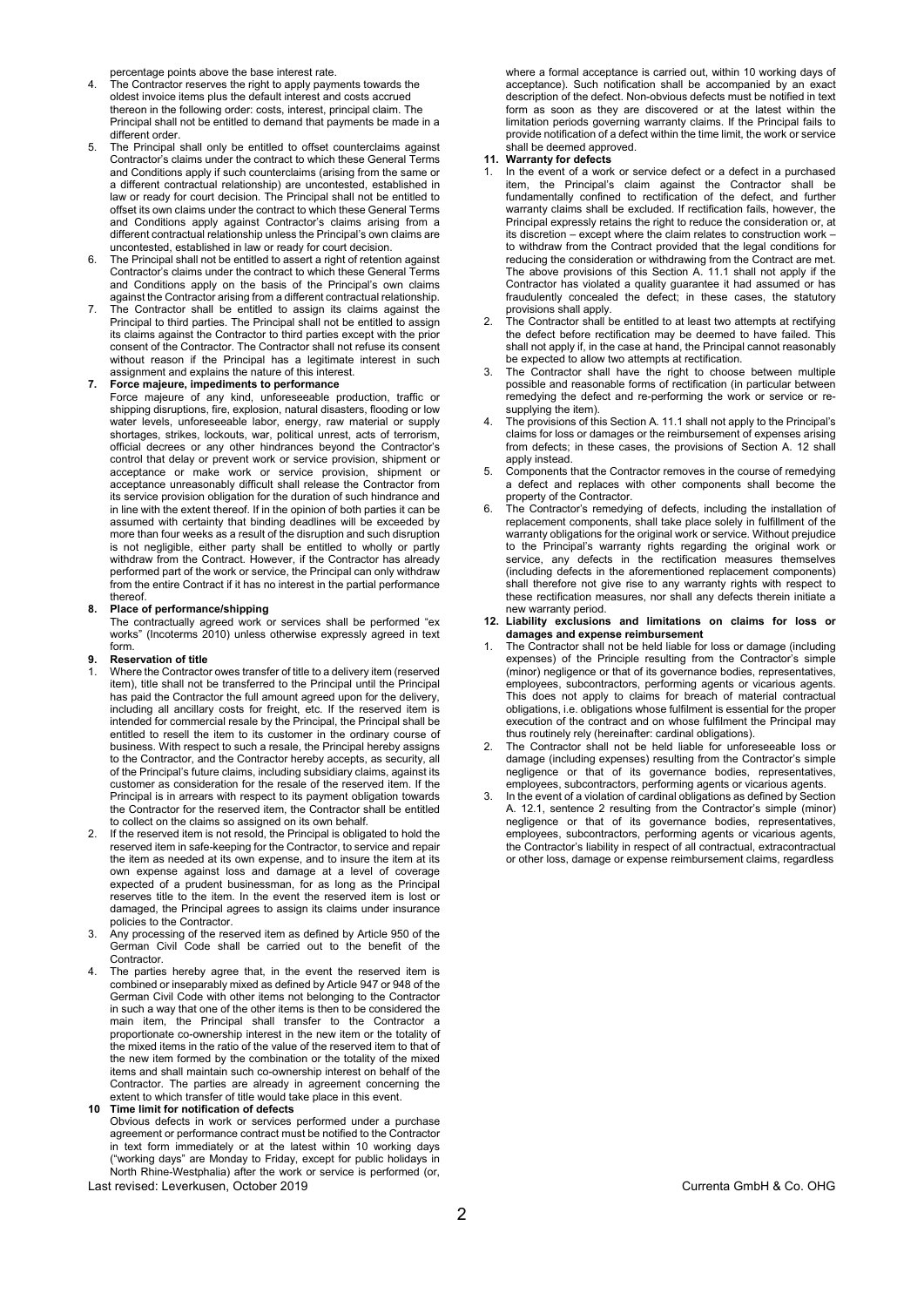of their legal status, shall be limited to the foreseeable loss, damage or expense typical of the respective Contract. The reimbursable loss, damage or expense typical of the respective Contract shall be limited to a total of €2,000,000.00 (in words: two million euros) per claim and a total of €6,000,000.00 (in words: six million euros) per calendar year for one and the same Principal.

- The aforementioned liability exclusions or limitations according to Section A. 12.1 to 12.3 do not apply to any claims relating to loss of life, personal injury or damage to health or to claims arising under the Product Liability Act ("Produkthaftungsgesetz"). The aforementioned liability exclusions or limitations also do not apply to claims for loss or damages or the reimbursement of expenses arising from defects if the Contractor has fraudulently concealed the defect or violated a quality guarantee it had assumed.
- 5. The Contractor cannot be held responsible for loss or damage arising from any of the circumstances listed in Section A. 7. of these General Terms and Conditions.
- 6. The liability exclusions and limitations pursuant to this Section A. 12 shall also apply to any claims of the Principal against the Contractor's governance bodies, representatives, employees, subcontractors, performing agents or vicarious agents under the same cause of action.
- 7. Except as expressly agreed otherwise, the Contractor shall not be held liable under the Contract concluded with the Principal towards third parties that are not themselves parties to the Contract. Accordingly, no third party shall be covered by the protection of the Contract unless the parties to the Contract have expressly agreed otherwise.

#### **13. Deadline extension**

In the case of a deadline extension due to default in performance, the Principal shall grant a reasonable extension that also takes into account the time required by the Contractor to obtain the necessary goods or services from third parties in order to perform the Contract.

# **14. Guarantees**

Any guarantee that may be agreed upon shall be set forth in text form and shall only be effective if it describes in sufficient detail the substance of the guarantee and the duration and geographical scope of guarantee protection and is expressly designated as a "guarantee."

# **15. Limitation periods**

- 1. Claims against the Contractor for defects (cf. Section A. 11.), with the exception of claims for loss or damages or the reimbursement of expenses, shall be time-barred one year after the start of the statutory limitation period. However, this shortening of the limitation period shall not apply to claims for defects pursuant to Article 438, Paragraph 1, No. 2 or Article 634 a, Paragraph 1, No. 2 of the German Civil Code, nor shall it apply if the Contractor has fraudulently concealed the defect or violated a quality guarantee it had assumed.
- 2. To the extent the limitation period for claims against the Contractor other than those arising from defects (cf. Section A. 11) is governed by Article 195 of the German Civil Code, it shall be two instead of three years from the start of the statutory limitation period.
- The aforementioned restrictions on limitation periods shall not apply to claims under the Product Liability Act or to claims for loss or damages or the reimbursement of expenses where such claims arise from intent or gross negligence, relate to loss of life, personal injury or damage to health, or are based on the violation of cardinal obligations as defined by Section A. 12.1, sentence 2. In all of the aforementioned cases the statutory limitation periods shall apply.
- The restrictions on limitation periods pursuant to this Section A. 15 shall also apply to any claims of the Principal against the Contractor's governance bodies, representatives, employees, subcontractors, performing agents or vicarious agents.
- 5. It should be noted that the Principal has no claim for loss or damages or the reimbursement of expenses arising from non-fulfillment of the claim to delivery of a defect-free item if the claim to such delivery is time-barred and the Contractor therefore rightfully denies any obligation to fulfill it. It should also be noted that the Principal has no claim for loss or damages or the reimbursement of expenses arising from non-fulfillment of the claim to rectification of an existing defect if the claim to such rectification is time-barred and the Contractor therefore rightfully denies any obligation to fulfill it.

# **16. Title to documents**

- All documents, or materials/information otherwise made available in tangible form, that the Principal provides to the Contractor in connection with the performance of the Contract and that were the property of the Principal prior to being provided to the Contractor shall remain the sole property of the Principal except as otherwise agreed.
- 2. All documents, or materials/information otherwise made available in tangible form, that the Contractor provides to the Principal in connection with the performance of the Contract and that were the sole property of the Contractor prior to being provided to the Principal shall remain the sole property of the Contractor except as otherwise agreed.

## **17. Property rights**

Last revised: Leverkusen, October 2019 Currenta GmbH & Co. OHG 1. The Principal is obligated to ensure that the Contractor does not infringe property rights of third parties as a result of its receipt and use of the Principal's materials, such as documents the Principal provides for performance of the Contract, and accordingly shall indemnify the

Contractor against all claims arising from any such infringements for which the Principal is responsible. Any royalties or costs incurred in order to avoid such infringements or as a result thereof (such as legal defense costs) shall be borne to the extent necessary by the Principal if the Principal is responsible for the (potential) infringements.

2. The Contractor shall retain the rights to any results and inventions that it does not owe under the Contract but creates in the course of performing the Contract.

# **18. Data protection**

- 1. Each party must at all times comply with its respective obligations under the applicable data protection laws and regulations (including but not limited to Regulation (EU) 2016/679 (General Data Protection Regulation, GDPR)). For the purpose of this Contract, the definitions as laid down in Art. 4 of the GDPR shall apply.
- 2. If, during and in connection with the performance of the agreement, the Contractor receives the transmission of (or gains access to) personal data or in any other manner processes personal data to which the data protection laws and regulations apply (data protection relevance), the parties hereby agree to negotiate in good faith all additional data protection agreements that may be necessary and, in particular, to enter into an order processing agreement that meets the mandatory requirements of Art. 28 of the GDPR.

# **19. Applicable law, place of jurisdiction, severability clause**

- 1. These General Terms and Conditions shall be subject to German law, excluding the conflict-of-law rules. The United Nations Convention on Contracts for the International Sale of Goods (CISG) shall not apply.
- If the Principal is a business owner, legal entity under public law or special fund under public law or has no general place of jurisdiction in Germany, it is agreed that the place of jurisdiction for any disputes arising out of or in connection with the Contract shall be Leverkusen. However, the Contractor shall be entitled, alternatively, to assert its claims at the general place of jurisdiction of the Principal.
- 3. The agreement on the place of jurisdiction according to Section A. 19.2 shall not apply to legal disputes relating to claims based on nonproperty rights where such disputes have been assigned to a local court ("Amtsgericht") irrespective of the value of the case or where an exclusive place of jurisdiction is prescribed by law for such disputes.
- 4. If one or more provisions of these General Terms and Conditions are or become invalid, this shall not affect the validity of the remaining provisions or that of the contract as a whole. The parties undertake to replace any invalid provisions by valid provisions that come as close as possible to fulfilling the economic purpose of the respective invalid provisions. The same shall apply analogously to any gap in the contract.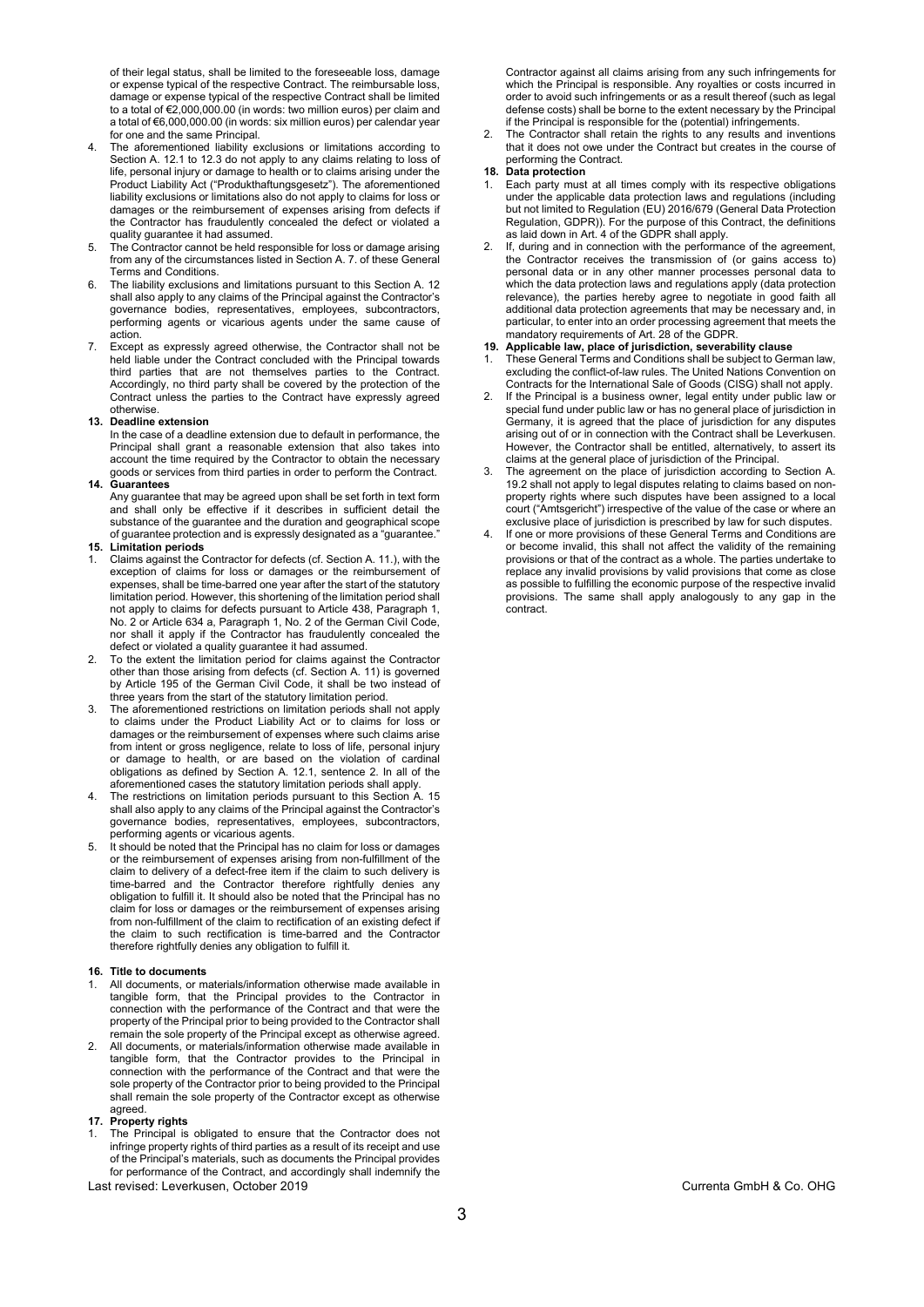**B. Special Section: Additional provisions for certain contracts**

### **I. Supplementary terms and conditions for solid waste and wastewater disposal contracts**

The following provisions of this Section B. I. shall apply in addition to the provisions of Section A. to Contracts in which the Contractor enters into an obligation towards the Principal to accept and/or to recycle, dispose of or treat solid waste or wastewater (hereinafter referred to collectively as "waste"):

# **1. Principal's obligations**

- 1. The waste must be fully and accurately described and declared in a waste specification. This waste specification must also define the type of packaging and the delivery form. In particular, all of the obligations incumbent upon the Principal under the Recycling and Waste Management Act ("Kreislaufwirtschafts- und Abfallgesetz") and its sublegal framework (e.g. Verification Management Ordinance ["Nachweisverordnung"], Waste Catalog Ordinance ["Abfallverzeichnisverordnung"], Landfill Ordinance ["Deponie-Verordnung"], Reporting and Permits Regulation ["Anzeige- und Erlaubnisverordnung"]) and under the E.U. Waste Shipment Regulation (Regulation (EC) 1013/2006) must be observed by the Principal in this respect. To the extent the Contractor is dependent on the Principal's collaboration and due provision of information in order to fulfill its own legal obligations, the Principal shall be obligated to collaborate and duly provide the information.
- In addition, the Principal shall, without solicitation, draw attention in text form in the waste management certificate and in the waste specification to all identifiable risks known to it that emanate from the waste itself or that may arise during the handling thereof.
- 3. The Principal shall be obligated to adhere to the agreed specifications/certificates (such as waste data sheets) and to comply with all other agreed conditions that are necessary for acceptance of the waste (especially those mentioned in Section B. I. 2.1 below). Any change in the composition of the waste or the waste specification (including changes within the legal limits) shall be notified without solicitation to the Contractor. The times at which waste will be accepted shall be set forth in a separate agreement and are binding. The Contractor reserves the right to refuse deliveries outside of the agreed acceptance times. The Principal and its representatives shall observe the internal regulations of the respective facility in which the waste is disposed of and comply with the instructions of the Contractor's personnel or  $-$  if the facility is not operated by the Contractor itself with its own personnel – the personnel of the facility concerned. The Safety and Administration Regulations (SOV) of the Contractor, as amended from time to time, shall also apply. These are available at http://www.chempark.de.
- Where special analyses have to be performed on certain waste streams prior to disposal due to legal, sublegal or regulatory requirements or under a contractual agreement between the Contractor and the Principal (such as a declaration analysis according to the Landfill Ordinance ["Deponie-Verordnung"]) or if there is a requirement that an analysis be performed on every batch delivered to the disposal facility (as in the case of waste containing PCBs), the Principal shall ensure that the laboratory it instructs to perform such analyses possesses the necessary permits (such as those according to the Working Group on Waste Disposal ["Arbeitsgemeinschaft Abfall LAGA"]) and/or accreditations.
- **2. Waste delivery refusal and withdrawal from the Contract**
- In the event of non-compliance with the specification / certificate or other conditions of acceptance, such as
	- the provision of false information about the waste or its origin.
	- b) the non-observance of contractual conditions or regulatory requirements,
	- c) violations of the internal regulations of the facility in which the waste is to be disposed of, or
	- d) failure to make an appointment with the Contractor before delivering the waste in violation of a contractual agreement to do so

the Contractor shall be entitled – without prejudice to any further claims – to refuse delivery of the waste until the above violations have been remedied.

- If the waste has to be seized while on the Contractor's premises due to waste or transportation regulations, the resulting costs shall be borne by the Principal unless such seizure has become necessary for reasons for which the Contractor is wholly or primarily responsible.
- 3. If the Contractor legitimately refuses delivery of the waste or wholly or partially withdraws from the Contract, the Principal shall be obligated to take back at its own expense the waste it has attempted to deliver to the extent delivery is refused or to the extent the Contractor withdraws from the Contract.
- Even when the acceptance of waste has been agreed on the basis of a binding offer, the Contractor shall only accept waste into its recycling, disposal or treatment systems to the extent capacity is available.
- 5. When waste is accepted into the Contractor's recycling, disposal or treatment systems, the following shall apply in addition:
- Where remuneration is calculated by weight, the waste shall be weighed on a weighing machine of the Contractor upon receipt.
- In the event that, subsequent to conclusion of the Contract, recycling, disposal or treatment capacities of the Contractor fail for reasons beyond its control or such capacities are unavailable due to increased waste management demand from customers of the Contractor with which the Contractor already had a business relationship prior to the conclusion of the Contract with the Principal, the Contractor shall be released from its obligation to perform the Contract. In this event the Contractor shall be obligated to immediately notify the Principal of the non-availability of the service and to immediately repay to the Principal any consideration already received in respect thereof. This shall not affect the Contractor's right of withdrawal pursuant to Section A. 2.7.

# **3. Principal's liability**

The Principal shall be held liable to the full extent allowed by law for any damage culpably caused by it. In particular, the Principal shall be liable if the waste delivered by it to the Contractor or a subcontractor of the Contractor

- is not approved for the recycling, disposal and treatment facilities of the Contractor or its subcontractor, is incorrectly stated in the waste specification or is otherwise not in accordance with the contract
- or was not accepted by the Contractor in the declaration of acceptance of the disposal order

### and the Principal is at fault. **4. Transportation of waste**

- If the Contractor agrees to undertake the transportation of waste in addition to waste management, such transportation shall be subject to the German Freight Forwarders' Standard Terms and Conditions (ADSp), as amended from time to time. The present General Terms and Conditions of the Contractor shall only apply to such transportation to the extent the ADSp are silent or contain no conflicting provisions. In particular, the ADSp contains provisions on liability that differ from the standard liability under statute.
- 2. The Principal and the Contractor undertake to comply with all publiclaw obligations regarding the transportation of waste, as amended from time to time. In particular, the Principal is obligated to duly declare the waste in accordance with the provisions of the Recycling and Waste Management Act ("Kreislaufwirtschafts-Abfallgesetz") and the respective ordinances and to make available all accompanying documentation required by waste management law (such as disposal/recycling certificates, chain of custody records). The Contractor is obligated to obtain and maintain all permits required by waste management law.

## **II. Supplementary terms and conditions for analysis assignments**

The following provisions of this Section B. II. shall apply in addition to the provisions of Section A. to contracts the main object of which is the performance of an analysis on a substance or material provided by the Principal to the Contractor for this purpose (except as otherwise agreed in the case at hand). The following provisions of this Section B. II. shall also apply whenever they are expressly included by reference in a contract of a type other than the aforementioned.

Except as otherwise agreed, the Contractor undertakes, for the duration of the Contract and for a period of five years after its termination, not to disclose any confidential information it has received from the Principal that has become known to it in connection with the contractual agreements and not to illicitly reproduce it, illicitly grant third parties access to it or make unauthorized use of it for commercial purposes. "Confidential information" as defined by this Section B. II. shall mean all information or data provided in tangible form or verbally, such as technical or business data, papers, documents, calculations, drafts or drawings or potentially any samples which – if communicated in text or other tangible form or electronically – are labeled "confidential" or similarly labeled or – if communicated verbally – are

Last revised: Leverkusen, October 2019 Currenta GmbH & Co. OHG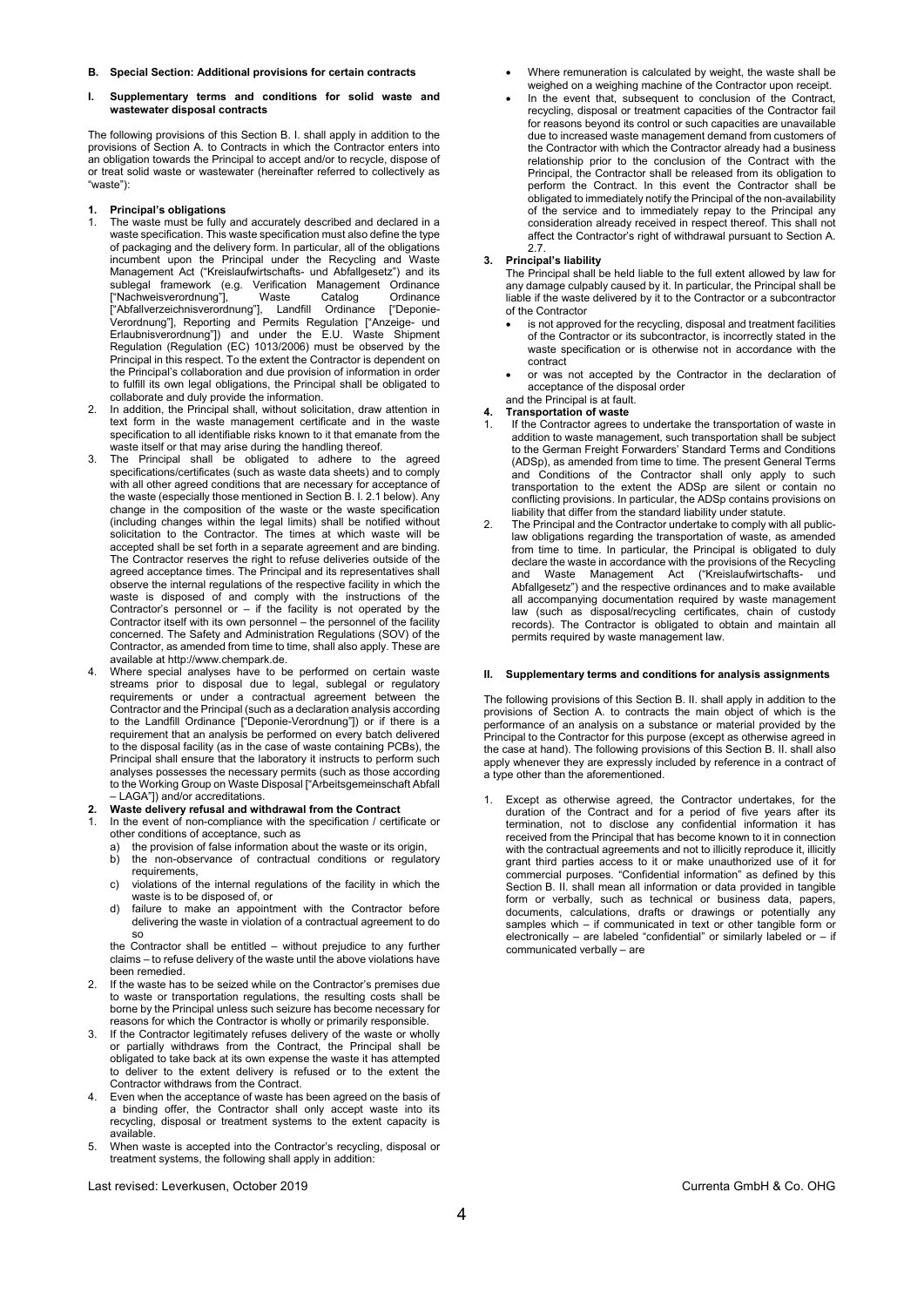identified upon communication as confidential and summarized in an appropriately labeled memorandum that is delivered to the Contractor within thirty (30) days.

- 2. The non-disclosure obligation under Section B. II. 1 shall not apply to confidential information that was already in the public domain at the time of its communication by the Principal or was already known to the Contractor. The non-disclosure obligation shall not apply if and to the extent confidential information that initially is subject thereto subsequently enters the public domain without the intervention of the Contractor or is subsequently communicated to the Contractor by a third party that is not in violation of non-disclosure obligations.
- The non-disclosure obligation under Section B. II. 1 shall not prevent the Contractor from passing on, to the extent necessary, the confidential information that is subject thereto to legal or tax advisors who are obligated to secrecy or to courts for purposes of bringing a legitimate legal action. The Contractor may also pass on confidential information that is subject to the non-disclosure obligation if and to the extent there is a legal requirement for it to do so.

# **III. Supplementary terms and conditions for ITC services**

The following provisions of this Section III. shall apply in addition to the provisions of Section A. to Contracts the main object of which is the provision of ITC services (information and telecommunications services and related services) by the Contractor for the Principal. The following provisions of this Section B. III. shall also apply whenever they are expressly included by reference in a Contract of a type other than the aforementioned.

#### **1. Rights and Obligations of the Contractor**

- 1. The Contractor shall implement and operate the agreed ITC services for the Principle in accordance with the Contract and its Annexes. Section A. 8. shall not apply. The Annexes to the Contract, in particular the applicable product-specific Performance Specification and the Service Level Agreement, shall apply in subordination to these General Terms and Conditions.
- 2. The Contractor's ITC services are not available nationwide in Germany or over the entire area of the CHEMPARK. If the Principal requests further ITC services from the Contractor, the Contractor will check availability and, subject to availability, submit an offer to the Principal.
- 3. The Contractor is entitled to provide partial services if these can be used independently. A partial service means, for example, an individual site connection that the Principal can use independently, while the overall project may not have been realized yet.
- **2. Setup**
- 1. The Contractor shall provide the ITC services described in the applicable product-specific Service Description. Immediately after provision, the Contractor shall send the Principal a corresponding Ready for Service notification at least in text form. The provision shall be deemed to have been completed on the day of the provision date specified by the Contractor in the Ready for Service notification, unless the Principal informs the Contractor within five (5) working days of receipt of the Ready for Service notification that the provision has not been carried out or has been carried out incorrectly. In this case, the Contractor will agree a new date with the Principal. The Contractor, in the Ready for Service notification, shall once again expressly draw the attention of the Principal to the effect of any failure of the Principal to give notification of a non-executed or unsuccessful provision.
- 2. If an installation date is not carried out successfully, the Principal must report this circumstance immediately. The Contractor shall then attempt to agree a new installation date with the Principal within five (5) working days.

# **3. Participation of the Principal**

The Principal is obliged to provide the following cooperative services. Further obligations to cooperate may arise from the Contract and its Annexes. If additional obligations to cooperate become necessary, the Contractor shall inform the Principal of this circumstance. The parties will then agree on these additional obligations to cooperate, in which case the Principal will fulfill the necessary obligations to cooperate unless it can show good cause for not doing so.

- 1. The Principal shall provide a contact person who is authorized to make decisions that are necessary within the framework of the performance of the respective agreed service.
- 2. The Principal shall provide the Contractor with all information required for the performance of the agreed services (insofar as this is actually and legally possible for the Principal) upon request as quickly as possible, in particular with regard to information which the Principal recognizes or must recognize to be important for the performance of the services. The Principal shall provide the Contractor with information on changes made by the Principal to its technical installations even when not requested to do so, if and to the extent that such changes may affect the services to be provided.
- Last revised: Leverkusen, October 2019 Currenta GmbH & Co. OHG 3. The Principal shall provide the Contractor free of charge with the cable routes, empty conduits and other rights of way required for the

connection of the respective building from the works road operated by the Contractor within the meaning of Section 2.2 of the Chemical Park Guideline No. 1 "Principles of Works Planning" from 1 November 2003 to the distributor at the building entrance (Gebäudeeingangsverteiler, "GEV", usually in the technical room of the respective building) for the purpose of laying the Contractor's own wiring. In this respect, the Principal is in particular obliged to provide the Contractor with a usage permit from the respective property owner or other entitled parties in accordance with the template provided by the Contractor together with the order form ("Property Owner's Declaration"). The required cable routes, empty conduits as well as other rights of way and/or the Property Owner's Declaration shall be provided in accordance with the Contractor's request in the course of planning the activation of the connection(s) commissioned by the Principal. If provision in accordance with the Contractor's request is not possible for factual or legal reasons, the parties shall negotiate an alternative connection of the building with optical fibers of the Contractor. If the parties fail to reach an agreement within four (4) weeks of the Contractor's request, the Contractor may terminate the affected connection. In this case, all internal and external expenses of the Contractor associated with the previous planning and implementation shall be borne by the Principal.

The Principal is obliged to inform the Contractor immediately in advance of any change or effect on the cable routes, empty conduits and other rights of way used by the Contractor, or of any change or omission of a Property Owner's Declaration issued, if this could lead to a disruption or interruption of the cabling laid by the Contractor. Moreover, any measure planned in this way must be agreed with the Contractor before being implemented. If a measure within the meaning of sentence 1 of this paragraph requires changes to the cabling laid by the Contractor to further maintain the network services, all associated internal and external expenses shall be borne by the Principal. If it is not possible to maintain the connection after the measures have been implemented for technical or legal reasons, sentences 4 and 5 of the preceding paragraph shall apply accordingly.

The Principal's obligation to provide existing cable routes, empty conduits and other rights of way as well as to tolerate the laid cabling of the Contractor shall remain in force for a further three (3) years even after termination of the Contract. However, there is no obligation on the part of the Contractor to dismantle the cabling.

4. In the case of on-site assignments at the Principal's location, the Principal shall ensure that trained employees are available to support the Contractor's employees and, if necessary, to carry out installation and troubleshooting work themselves in accordance with instructions. All hardware and software products identified as part of the on-site installation must be made available to the Contractor's employees in such a way that they can begin their work immediately, in particular cabling and attachments must be removed and hidden connections uncovered. The Principal shall grant the Contractor access to its premises to the extent required for the performance of the contractual services. If the Principal does not cooperate in accordance with the aforementioned regulations during on-site operations or does not meet agreed deadlines (including those agreed verbally or in text form, as the case may be), the Contractor is entitled to additionally charge the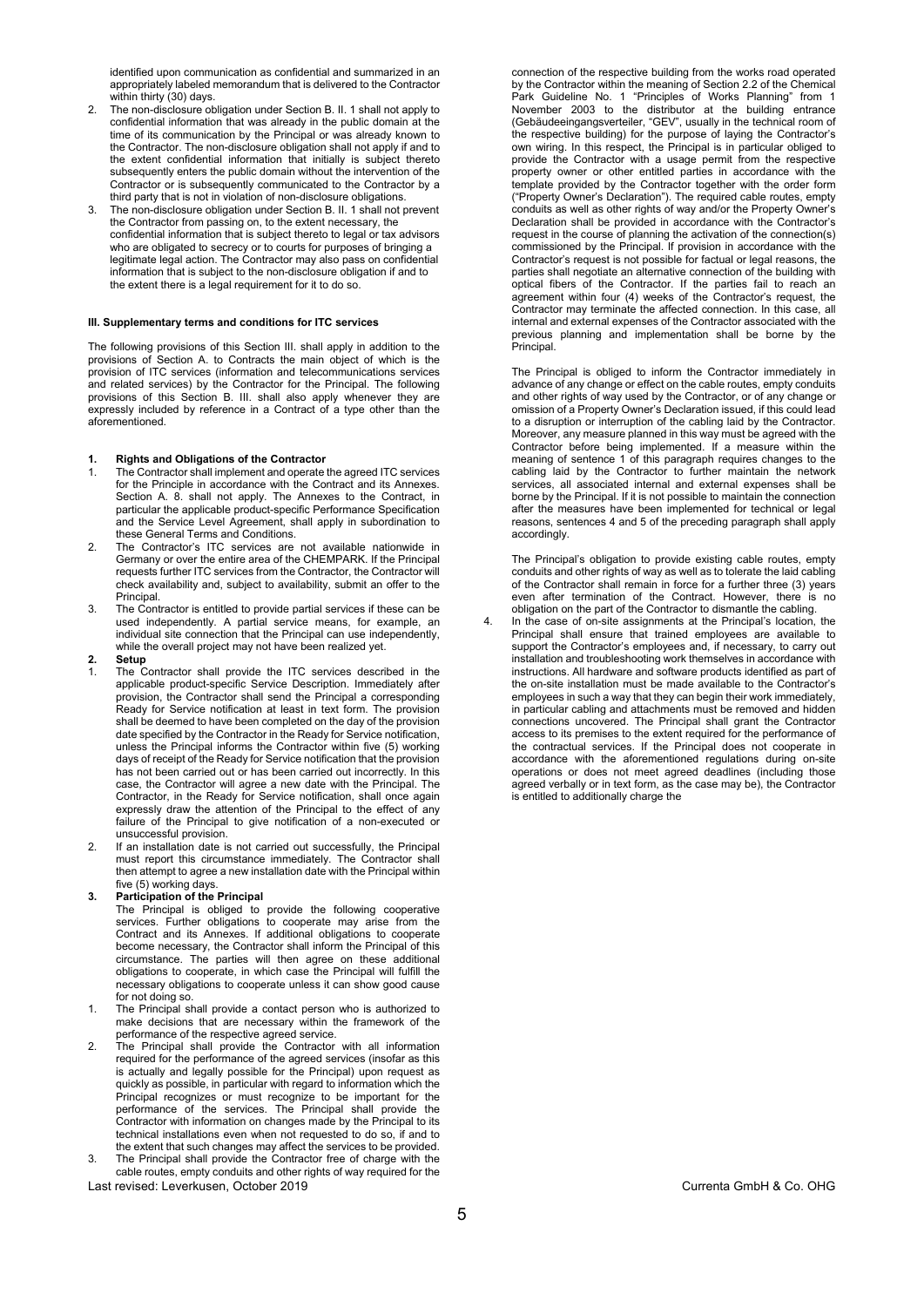costs in the amount of the applicable hourly rate agreed in each case for services according to time and material plus expenses.

- 5. The Principal shall inform the Contractor as soon as possible of all circumstances known to the Principal which are likely to impair the network operation or other equipment of the Contractor or other customers.
- 6. The Contractor shall generally provide the commissioned network services at the distributor at the building entrance. The Principal is responsible for all cabling from the distributor at the building entrance required to further connect the floors and rooms of the
- building.<br>The Principal 7. The Principal undertakes to professionally connect telecommunications terminal equipment (LAN switches, routers, firewalls, telecommunications systems, telephones, fax machines, etc.) to the respective interfaces of the network termination device provided by the Contractor (Customer Premises Equipment, "CPE") or, if a CPE is not included in the scope of services, to the termination device provided by the Contractor. The Principal may only operate telecommunications terminals on a CPE or a termination device that comply with the applicable electrical and telecommunications standards and approval regulations, in particular CE, IEEE, ITU.
- 8. The Principal shall ensure that all locations at which the Contractor's electrical systems are to be installed have the necessary floor space and sufficient electricity, including uninterruptible power supply. The Principal shall further ensure that such locations are adequately airconditioned and that the technical systems are permanently located in a safe working environment where they are adequately protected against fire, theft and vandalism.
- 9. The Principal shall provide the Contractor free of charge and in good time with the necessary technical equipment for operation and maintenance as well as electricity, including uninterruptible power supply and grounding, and shall keep them in a functioning and proper condition for the duration of the Contract. The Principal shall ensure that any necessary permits are obtained.
- 10. The Contractor shall provide any commissioned voice telecommunication services in compliance with the information provided by the Principal. When using voice telecommunication services, the Principal is in particular obliged to
	- a. use assigned telephone numbers only within the scope of their assignment;
	- b. immediately notify the authorized extensions of the correct, complete block of telephone numbers and any changes thereto;
	- c. ensure before using the "call forwarding" service that the consent of the third-party user to whom the calls are forwarded has been obtained and that such third-party user has the ability to refuse the forwarding if necessary.
- 11. Insofar as the Principal commissions the Contractor to store log files or to store or make available data to the Principal in any other way that enables conclusions to be drawn about the usage behavior of its employees, the Principal guarantees that employee rights or third parties are not violated as a result, in particular that participation rights are observed. Particular reference is made to Section 87(1)(6) of the Works Constitution Act (Betriebsverfassungsgesetz).
- 12. Unless otherwise agreed, all equipment provided by the Contractor shall remain the property of the Contractor.
- 13. The Principal shall perform all obligations to cooperate for the Contractor free of charge. Obligations to cooperate are primary contractual obligations of the Principal.
- **4. Use by third parties**

The Principal shall not be permitted to pass on the contractual services to third parties by way of commercial marketing or to pass them on in whole or in part to third parties without the prior written consent of the Contractor.

- **5. Charges**
- 1. The Principal is obliged to pay the agreed charges. Any charges for network services are based on the assumption that existing lines can be used for the connection at the Principal's site and that no construction work, in particular no earthworks, is required.
- 2. One-time, monthly and use-dependent charges shall be charged upon acceptance in accordance with Section B. III. 2. or at the latest from the first use of the ITC Services; this also applies with regard to partial services. In the case of the provision of MPLS connections, however, invoicing shall not commence until at least two (2) MPLS connections have been provided. The provision shall be deemed to have taken place upon acceptance.
- 3. Monthly usage-independent charges are retroactively invoiced to the Principal on a monthly basis.
- **6. Term and termination**
- Unless otherwise agreed, the respective contract shall have a minimum term of 24 months. The minimum contract term begins with the provision (see Section B. III. 2) of the last connection agreed in the respective contract.
- 2. If the contract is not terminated with three (3) months' notice to the end of the minimum contract term, its term shall be extended by a further twelve (12) months. Unless terminated with three (3) months' notice to the end of this extension, the contract shall be extended for additional twelve-month periods unless terminated with the same notice to the end of the respective twelve-month period.
- Last revised: Leverkusen, October 2019 Currenta GmbH & Co. OHG
- 3. The right of the parties to terminate the contract without notice for cause shall not be affected thereby.
- 4. Cause for the extraordinary termination of the contract by the Contractor after the setting and unsuccessful expiration of a reasonable period of time determined to remedy the situation shall be in particular if the Principal is in default of payment with payment obligations for more than thirty (30) days.
- 5. Cause for the extraordinary termination of the contract by the Contractor without determination and unsuccessful expiration of a period of time determined for remedy shall in particular exist if the Principal
	- a. is in default of payment for two (2) consecutive months with the remuneration owed or a not inconsiderable part of this remuneration or for a period extending over more than two (2) months with a remuneration corresponding to the sum of two (2) average monthly invoices. The average value shall be calculated on the basis of the average invoice amount received by the Principal in the last six (6) months prior to the first default or, if invoices have not yet been issued for a period of six (6) months, on the basis of the average invoice amount issued prior to the first default.
		- b. Violates the provisions of Section B. III. 9.
- 6. Cause for the extraordinary termination of the contract by both parties without determination and unsuccessful expiration of a period of time determined for remedy shall in particular exist if
	- a. the other party is insolvent or overindebted, or insolvency proceedings are initiated against the assets of the respective other party or are refused or discontinued for lack of assets covering the costs of such proceedings or
	- c. the other party has voluntarily or involuntarily initiated proceedings for its dissolution, liquidation or winding-up.
- 7. Notices of termination must be in writing.
- If the contractual relationship is terminated prematurely by extraordinary termination and if this termination is based on a breach of contract by the Principal, the Principal is obliged to pay 50% of the contractual remuneration which would have been payable by the Principal up to the point in time at which a regular termination would have terminated the contractual relationship. The total amount of the outstanding remuneration shall become due upon effectiveness of the notice of termination. The parties have the right to prove that the Contractor incurred a lower or higher loss as a result of the premature termination.

# **7. Obligations upon termination of contract**

After termination of the Contract, the Principal is obliged to make all items provided by the Contractor available for deinstallation and collection by the Contractor.

# **8. Service disruptions**

- The Contractor shall eliminate disruptions, insofar as they lie within its area of responsibility, in accordance with the provisions of the Service Level Agreement agreed in each case. If a Service Level Agreement does not apply to a disruption, the disruption shall be remedied within a reasonable period of time.
- 2. The Principal is obliged to immediately notify the Contractor of any recognizable defects or malfunctions and to support the Contractor